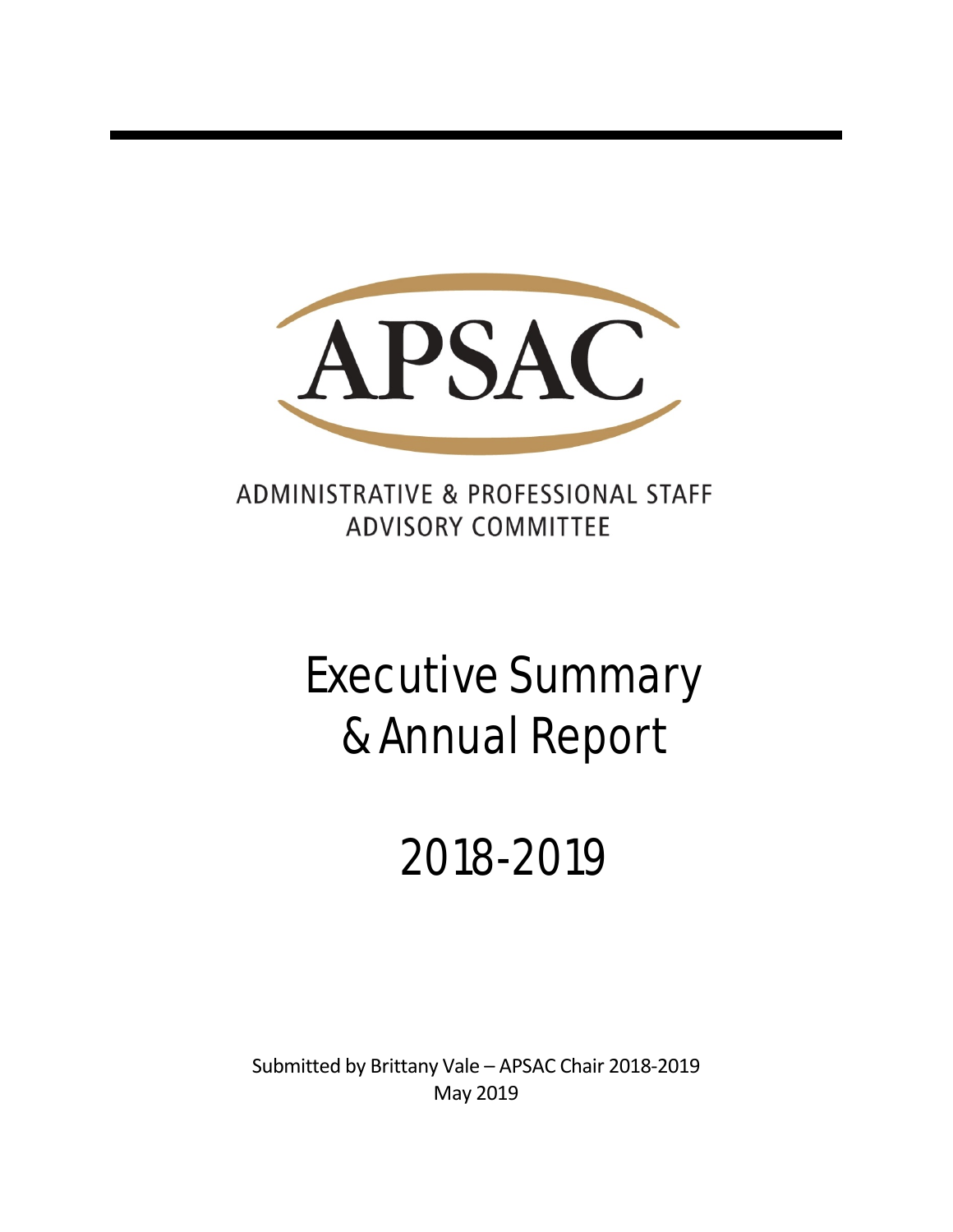# Table of Contents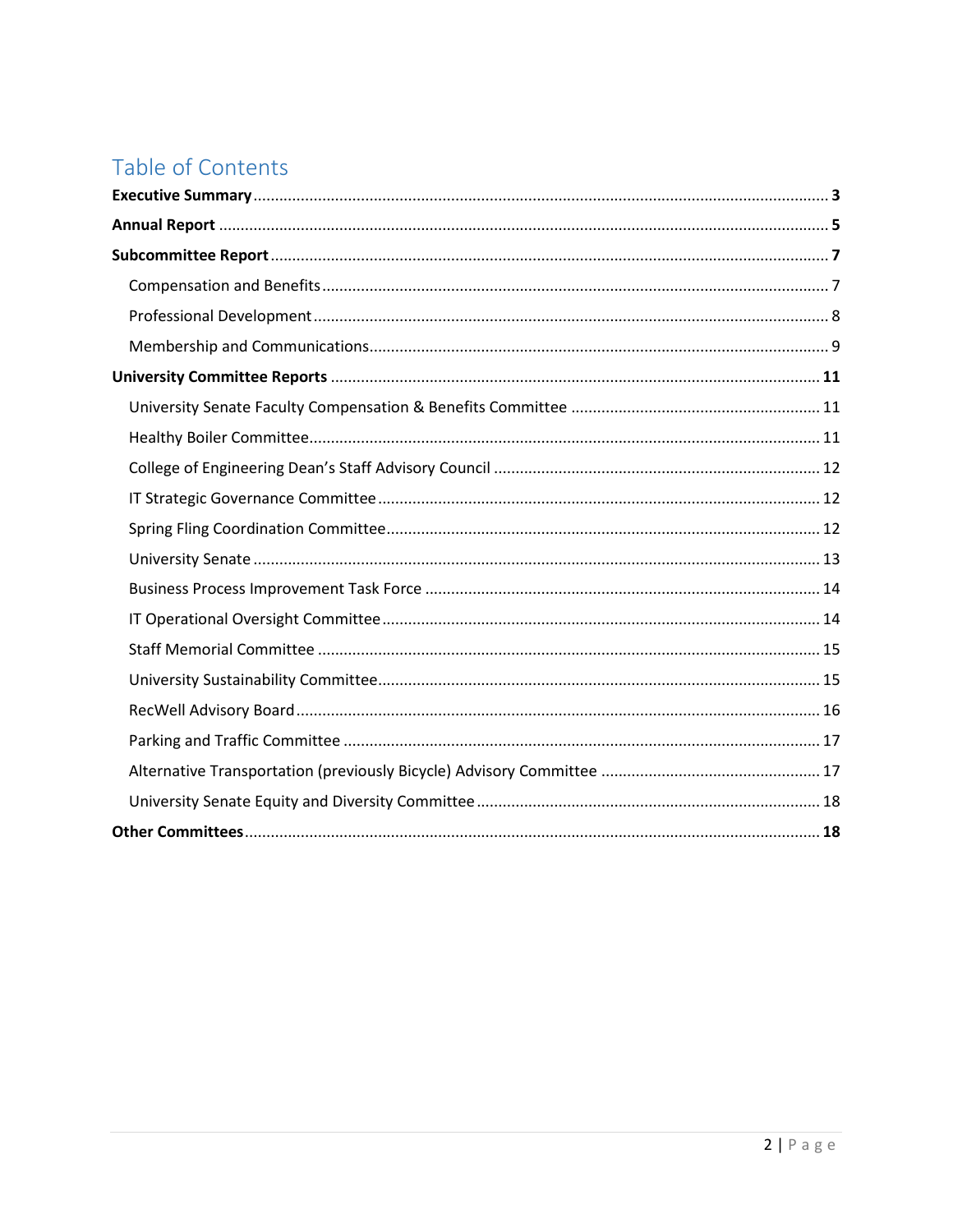# **Executive Summary – Submitted by Brittany Vale, APSAC Chair 2018-2019**

# **Purpose:**

Since 1988, APSAC has been a partner of the administration to improve Purdue University with respect to staff well-being.

According to *Policy V.B.2 [revised 2011]*, "It is Purdue's policy to solicit and carefully consider suggestions and advice from staff when forming University policies and procedures and in other matters relating to the terms and conditions of staff employment."

APSAC acts as a sounding board to give feedback on administrators' proposals. APSAC considers matters from staff and provides recommendations to the administration. APSAC facilitates communication between staff and senior administrators.

**Official Reporting period**: January 1-December 31, 2018. Additional highlights from January 1-May 31, 2019 have been included. In January 2018, the APSAC Chair was Loran Carleton Parker and the Vice Chair was Brittany Vale. From June 1, 2018, to June 1, 2019, the Chair was Brittany Vale and the Vice Chair was Danny Vukobratovich.

# **Major topics:**

- •Human Capital Management Transformation •Medical Benefits Potential Changes •Development of a Job Family Structure • • • • SuccessFactors Transition
- -

# **Goals for the 2018-19 year were:** [*Outcomes bulleted*]

I. Further develop and enhance communication, collaboration and partnerships with university administration and leadership bodies.

II. Collaborate with senior leadership in the transition to the HCM Transformation Project

III. Ensure A/P staff have a chance and outlet to provide feedback regarding major changes happening within Purdue University

# **Other notable accomplishments:**

- Updated monthly newsletter format Delivera that providers readership metrics. Receiving an average of 40% readership per month
- Awarded 20 professional development grants totaling \$12,000 in 2018
- Facilitate University-wide town halls on: 2019 Medical Benefits and Job Family Structure

# **Looking forward:**

Two enterprise environmental factors are highly influential in a large university like Purdue. 1) Fostering an inclusive environment that eschews "us versus them" thinking.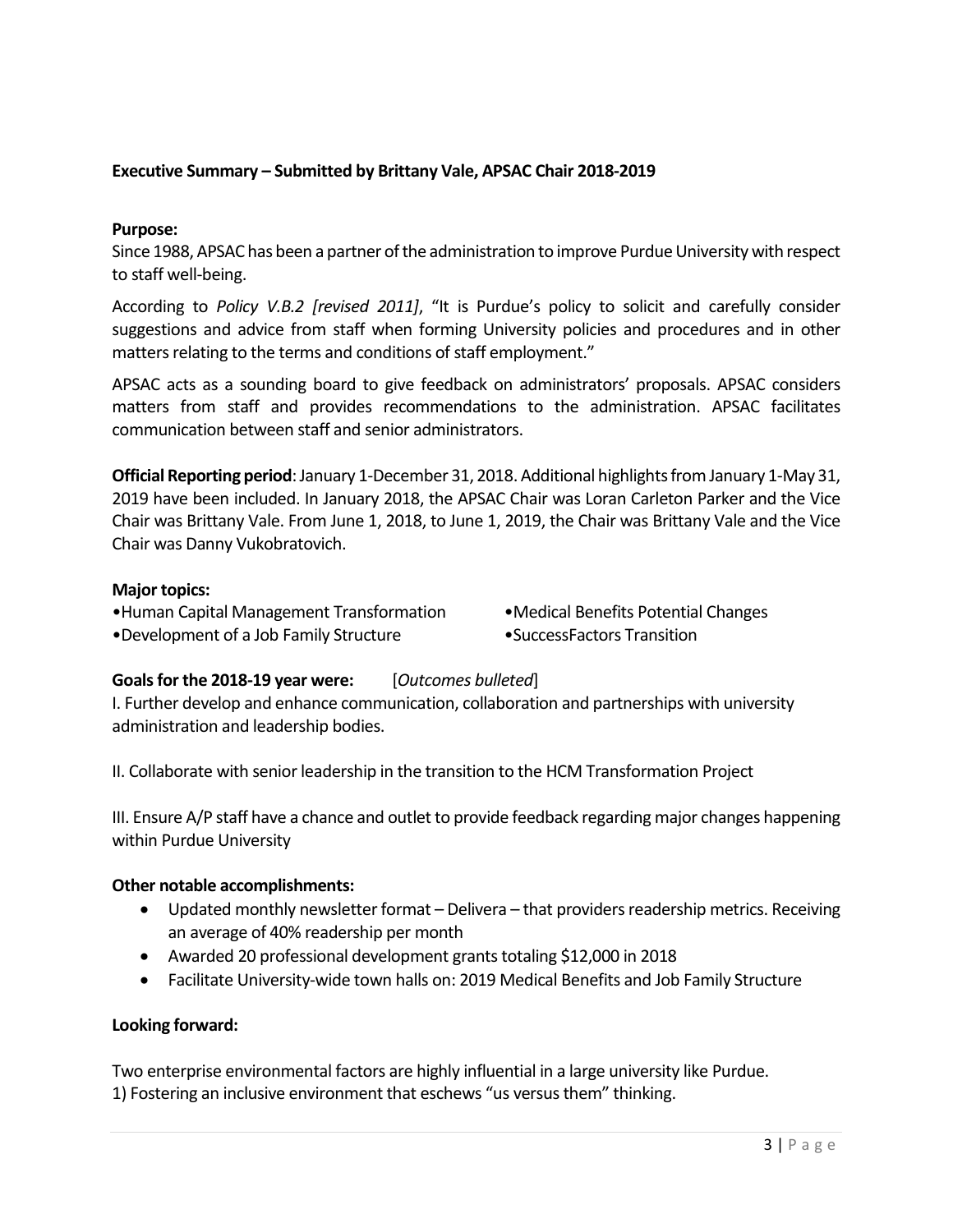2) Encouraging clear and frank communication so that opportunities aren't lost to fear of speaking up.

Increased transparency and engagement between administrators, staff, and faculty tends to create benefits in both the short and long term. APSAC facilitates this communication and strives to help foster a culture and community of communication and cooperation in good faith.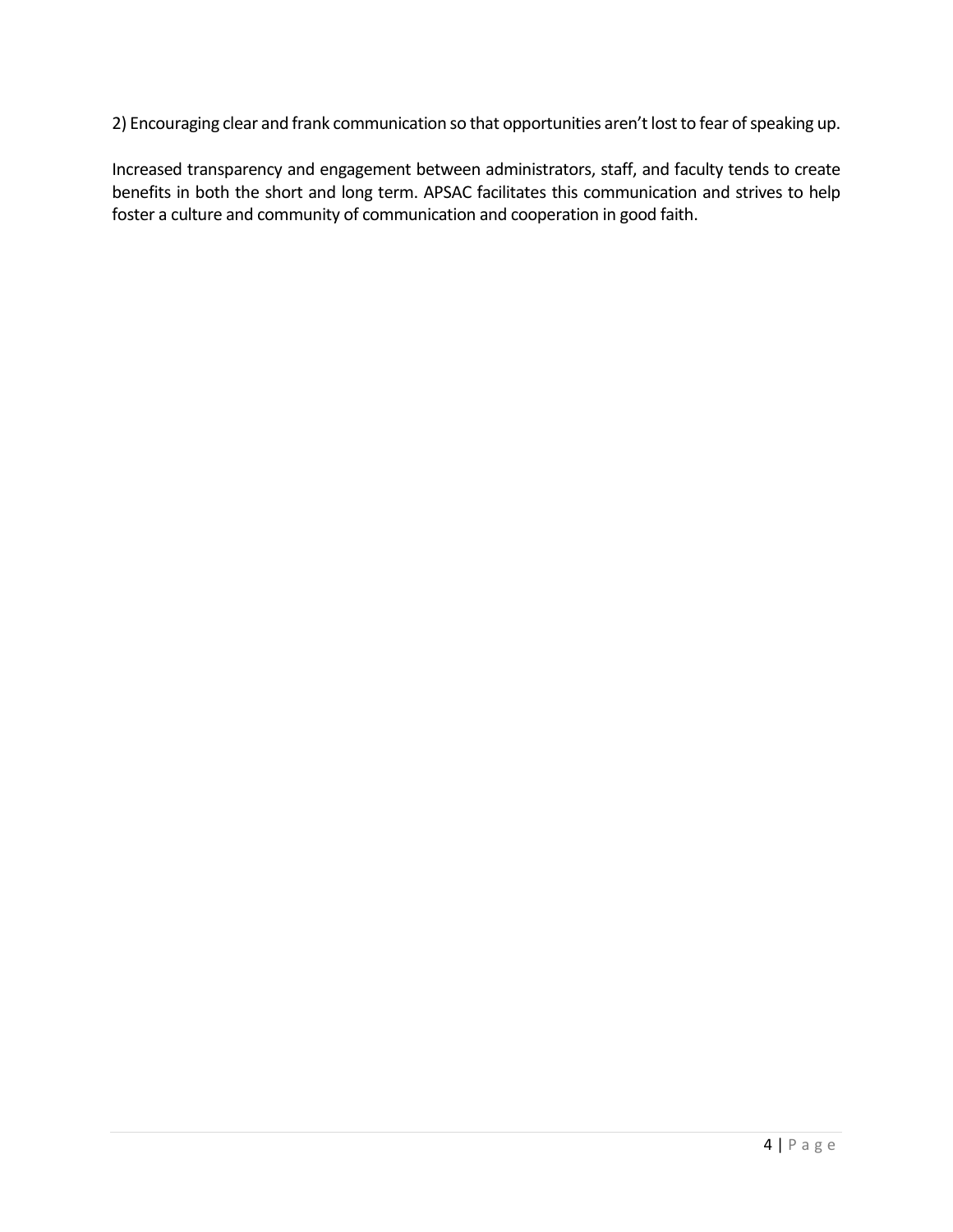# **Annual Report**

Full Committee Report – Submitted by Brittany Vale, APSAC Chair 2018-2019

Since 1988, APSAC has been a partner of the administration to improve Purdue University with respect to staff well-being. According to Policy V.B.2 [revised 2011], "It is Purdue's policy to solicit and carefully consider suggestions and advice from staff when forming University policies and procedures and in other matters relating to the terms and conditions of staff employment."

APSAC's discussions, resolutions, and communications benefit staff and the mission of the University. By combining our brainpower and sharing our experiences across this diverse group from throughout the West Lafayette campus and the entire Purdue system, we see patterns and devise creative solutions that a lone office could never realize. Not only does APSAC constitute a representative group of administrative and professional staff available to give feedback on proposals, but members also reach out to their areas to share information and begin to effect change. As a sample of the ~5,000 administrative and professional staff at Purdue, APSAC comprises 25-30 voting members: 22 selected from across 11 groups that span all areas of the West Lafayette campus, one from each regional campus site, and up to five members-at-large.

As an advisory committee, APSAC meets monthly to discuss and make recommendations on issues that are important to administrative and professional staff. Much of the committee's work is completed through our subcommittees of Membership and Communications, Compensation and Benefits, and Professional Development. During our 2018-2019 year, APSAC served on 20 University committees, task forces, and focus groups. Reports from APSAC subcommittees and from University committees can be found below this Full Committee Report.

The official reporting period is January 1-December 31. However, recent highlights have been included. In January 2018, the APSAC Chair was Loran Carleton Parker the vice chair was Brittany Vale. From June 2018-May 2019, the Chair was Brittany Vale and the vice chair was Danny Vukobratovich.

APSAC's ongoing focus is to provide better service to staff through increased communications, increased visibility, and proactive action on issues that are important to administrative and professional staff and the University. Toward this end, we have:

- Improved our monthly email newsletter, *The Sentinel* and switch the software Delivra*.* This product has allowed us to obtain data metrics and to best determine what articles are the most read.
- Promoted and sponsored professional development and self-improvement programs and surveyed colleagues for feedback.
- Welcomed newly hired A/P staff members with personalized welcome letters, contact information, and a small gift.
- Presented the Board of Trustees an overview of APSAC and CSSAC.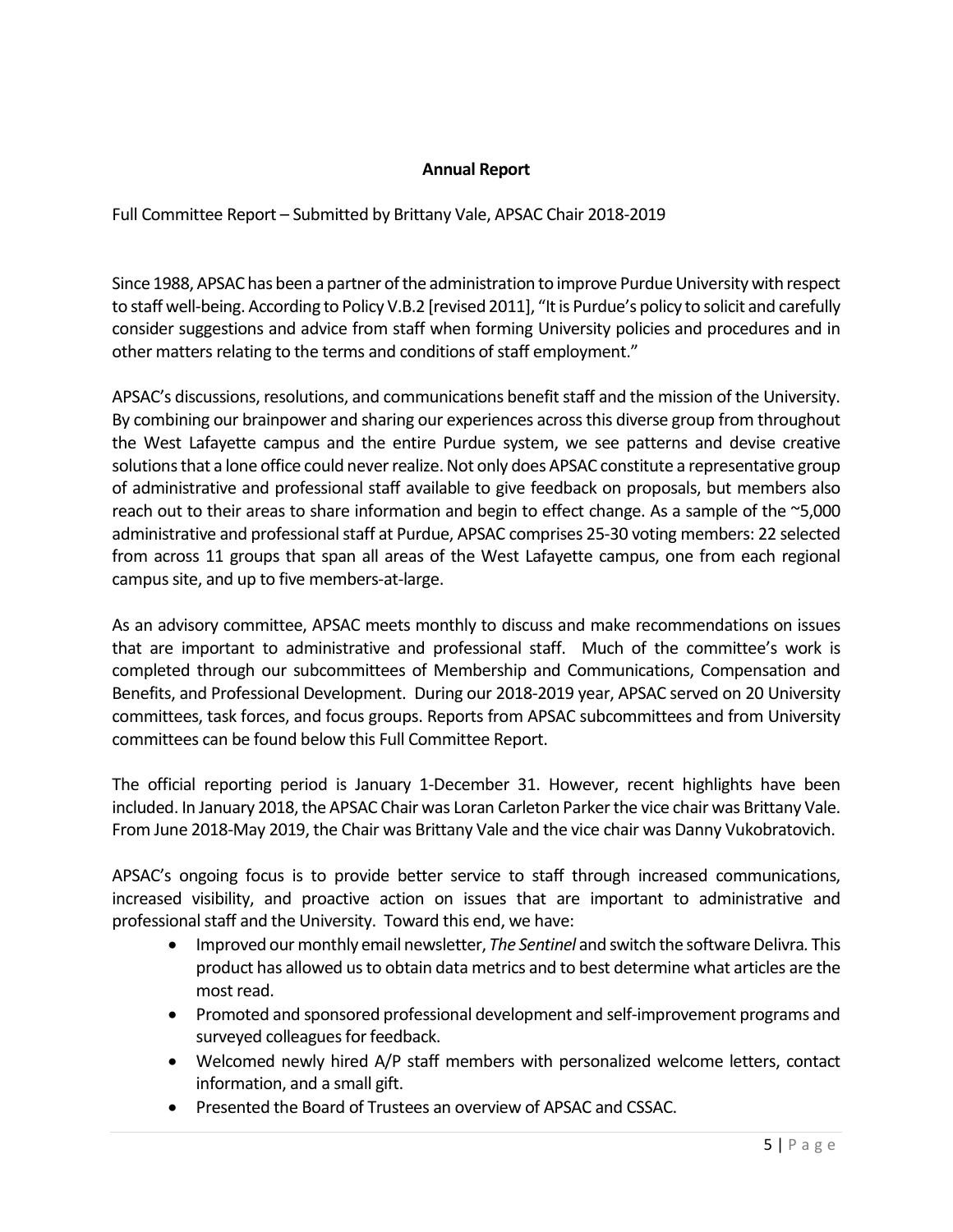- Awarded the Community Spirit Award to Pamela Mow, College of Engineering.
- Awarded the 2016 APSAC Excellence Award to Barry Delks, College of Life Sciences.
- Invited several guest speakers to present current issues for APSAC consideration
	- o Gina DelSanto
	- o Trent Klingerman
	- o Bill Bell
	- o Denny Darrow
	- o Renee Thomas Provost Fellow for Diversity
	- o Rob Wynkoop Purdue Parking
	- o Bill Sullivan
	- o Adedayo Adeniyi
	- o Candace Shaffer Director of Benefits
	- o Tim Werth Business Process Reengineering
	- o John Higgins Business Process Reengineering
	- o Jay Akridge

Ongoing priorities for APSAC include:

- Adjusting the medical insurance premium tiers.
- Ensuring a continued partnership with CSSAC and the University Senate.
- Ensuring the continuation of the APSAC/CSSAC/PURA annual memorial service each May.
- Increasing the frequency and usefulness of communication with colleagues.
- Maintaining positive relationship with senior leadership
- Assist with Purdue employee climate survey

At the April 20189 meeting, Stacey Baisden was elected APSAC vice Chair for 2019-2020.

Danny Vukobratovich will become APSAC Chair on June 1, 2019. During the next year, APSAC leadership hopes to focus on leveraging ongoing partnerships with faculty, administration, and staff at Purdue affiliated institutions to create more opportunities for staff to contribute their considerable experiences and knowledge to enhance the university communities.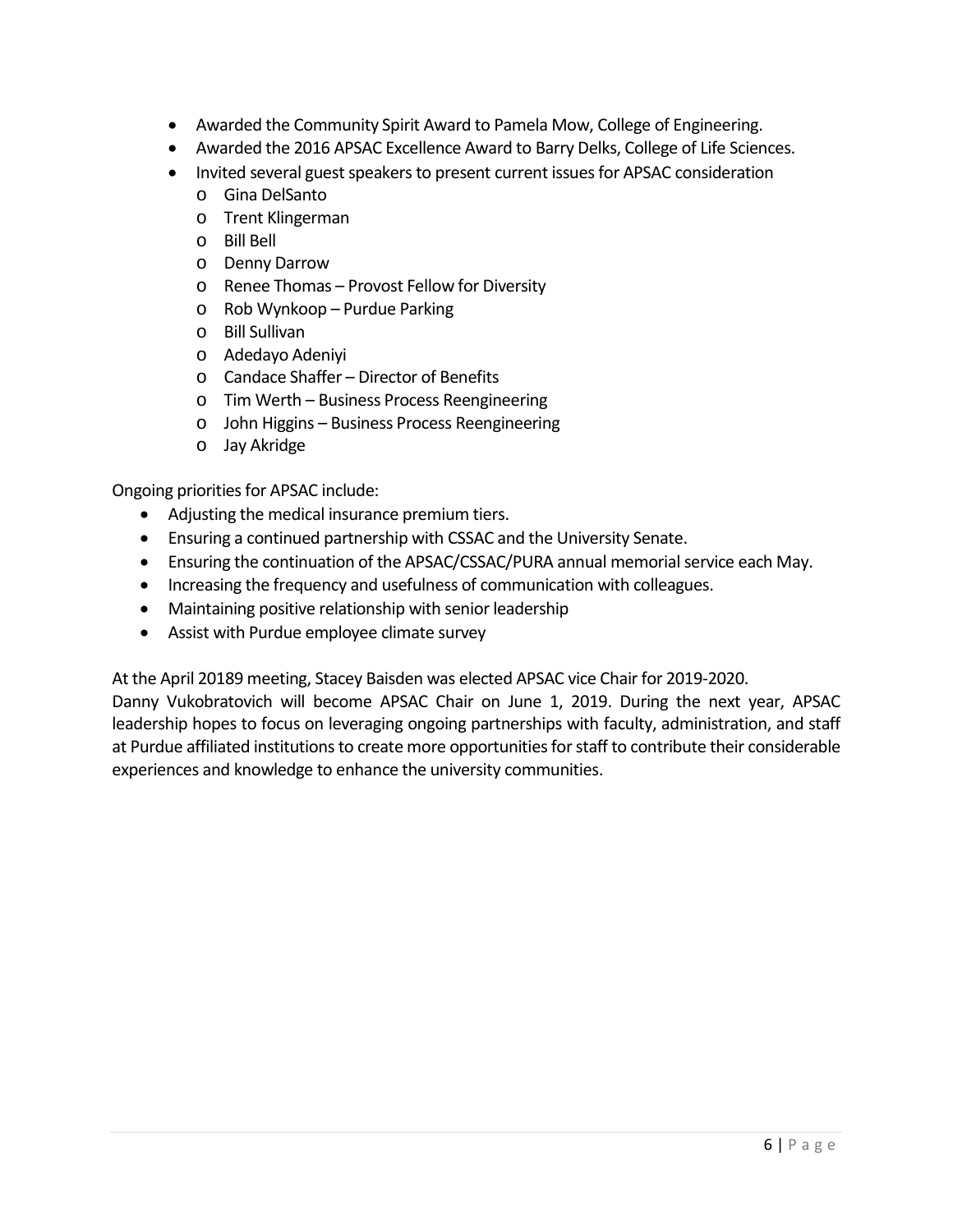#### **Subcommittee Reports**

The following key accomplishments of each subcommittee were the result of hard work and thoughtful implementation.

# **Compensation and Benefits – Submitted by Alex Gulik, Subcommittee Chair**

#### January - May 2018 Members:

Caren Archer Alex Gulik Mike Piggot Marry Ann Prah Noel Nicole Danielle Latta Jacqueline Baumgardt Mark Evans Loran Parker

#### May – December 2018 Members:

Alex Gulik – Chair Danielle Latta – Vice chair Hope Charters David Huckleberry Dean Lingley Stephanie Winder Suzanne Zurn-Birkhimer Mark Evans Loran Parker

#### *Goals:*

- Increase attendance at Resource Fair
- Continue Excellence Award Program
- Handle constituents' questions and issues in expedient and knowledgeable manner

# *Accomplishments:*

- Record vendor attendance and staff attendance at Resource Fair with 41 vendors confirmed and 569 attendees
- Worked with Executive committee and Purdue HR to hold Town Halls regarding Job Family Structure changes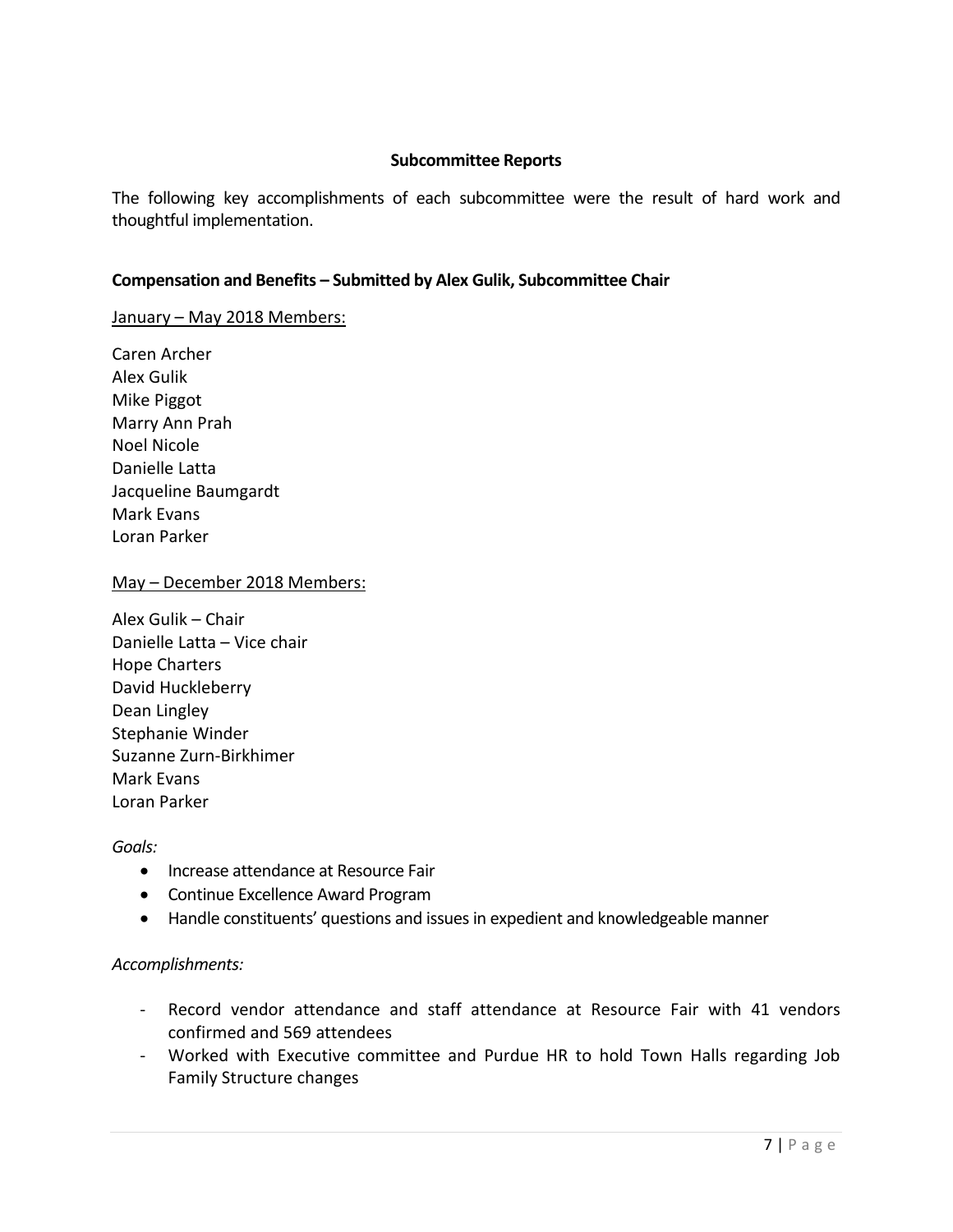- Became part of an APSAC, CSSAC, Faculty Compensation and Benefits committee meeting monthly with Purdue HR and representatives from LHD Benefits Advisors
- Established more direct connection with Candace Shafer in HR regarding changes considered in upcoming benefits as well as HR taking suggestions from Comp & Benefits on possible future implementations of items to benefit employee health and involvement. Candace is involved in our monthly subcommittee meetings.
- Handled constituent questions/concerns as a group and with support from HR and Executive Committee for timely and concise information on wide reaching issues from Job Family Structure to HSA/FSA vendor changes to Winter Break time off

# **Professional Development – Submitted by Michelle Hadley, Subcommittee Chair**

*January-May* Michael Hill, chair Danny Vukobratovich, vice chair Tiffany Weatherford, emeritus Adrienne Albrecht Malissa Ayala Steve George Terri Schultz Emma Zhang

*June-December* Michelle Hadley, chair Malissa Ayala, vice chair Adrienne Albrecht, emeritus Emma Zhang Alison Lampley Eric Johnson William Fornes Dean Brusnighan

# *Hadley Lecture (Eva Kor)*

Ms. Eva Kor, Holocaust survivor and forgiveness advocate, spoke April 24, 2018 on "Her Journey as a Holocaust Survivor and the Power of Forgiveness." Eva spoke to a packed auditorium in Fowler Hall, which was seated to capacity. The event was live streamed for those not able to obtain a seat or attend, but was not able to be recorded. In her talk, she recounted her message of "never give up". Eva shared how she has emerged through a life filled with trauma as a brilliant example of the power of the human spirit to overcome. She is a community leader, a champion of human rights, and tireless educator of young people. Eva also shared her story as one of the few surviving twins still sharing her personal account of the medical experiments supervised by Nazi doctor Josef Mengele at Auschwitz.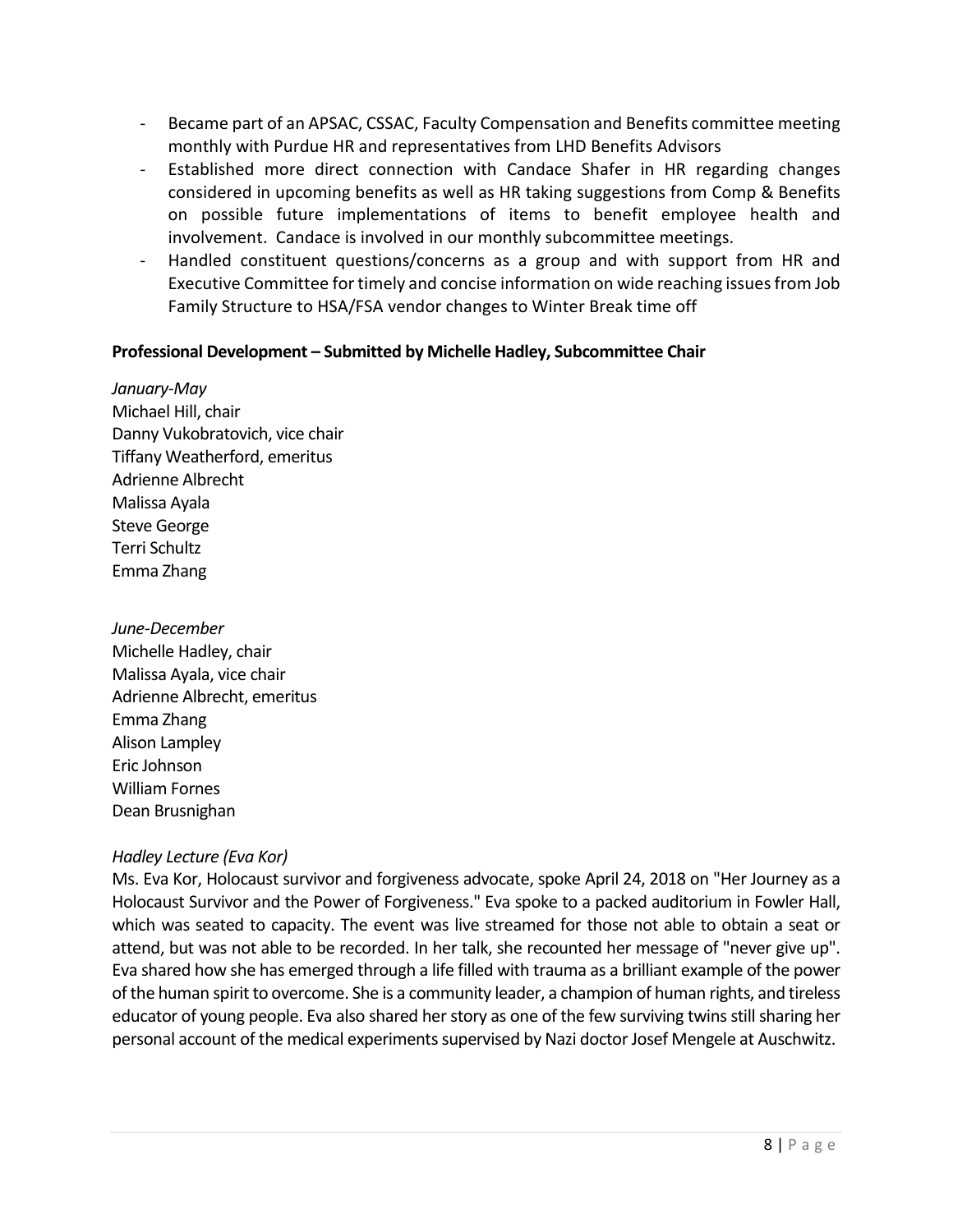# *Lovell Lecture (Jay Akridge)*

APSAC sponsored the 2018 Fall Lovell Lecture series on October 3rd featuring Purdue Provost and Executive Vice President for Academic Affairs and Diversity, Jay Akridge. The event took place in the Pfendler Hall Dean's Auditorium at noon. The title of his talk was "Leadership Lesson – A Personal Journey". Over 160 people listened to the presentation either in person or through live streaming. Highlights from the topic included experiences gained from his journey throughout his career at Purdue, touching on the roles of a leader, understanding and communicating, as well as decision making.

For those that were not able to attend or watch the live stream presentation, the event was recorded and can be viewed at the following link - <https://youtu.be/CdiVvSC7kuU>

# *Sentinel Articles*

| Feb. 2018 | Spring 2018 grant applications                                    |
|-----------|-------------------------------------------------------------------|
| Mar. 2018 | Advertised 2018 Hadley Lecture                                    |
| Apr. 2018 | Article on donating to Hadley Lecture during Purdue Day of Giving |
| Sep. 2018 | Fall 2018 grant applications                                      |
| Oct. 2018 | Advertised 2018 Lovell Lecture                                    |

# *Professional Development Activities*

 $\triangleright$  Overview of Leadership & Organizational Development courses and tools by Michelle Hadley (November 14, 2018)

*Grants*

| <b>Date</b>      | <b>Total Applications</b> | <b>Grants Awarded</b> | Total<br><b>Amount</b><br><b>Awarded</b> |
|------------------|---------------------------|-----------------------|------------------------------------------|
| Spring 2018      | 59                        | 14                    | \$9789                                   |
| <b>Fall 2018</b> | 41                        | 18                    | \$11,995                                 |

*\*Note: Recipient list a[t https://www.purdue.edu/apsac/grants/index.html](https://www.purdue.edu/apsac/grants/index.html)*

# **Membership and Communications – Submitted by Jason FitzSimmons, Subcommittee Chair**

# *Goals 2018 - 2019*

- 1. *Sentinel*
	- o Transitioned the *Sentinel* to be delivered through the Purdue supported system of Delivra.
	- o Delivra has supported the uses of analytics in tracking use and relevance of *Sentinel* content.
- 2. APSAC Membership Process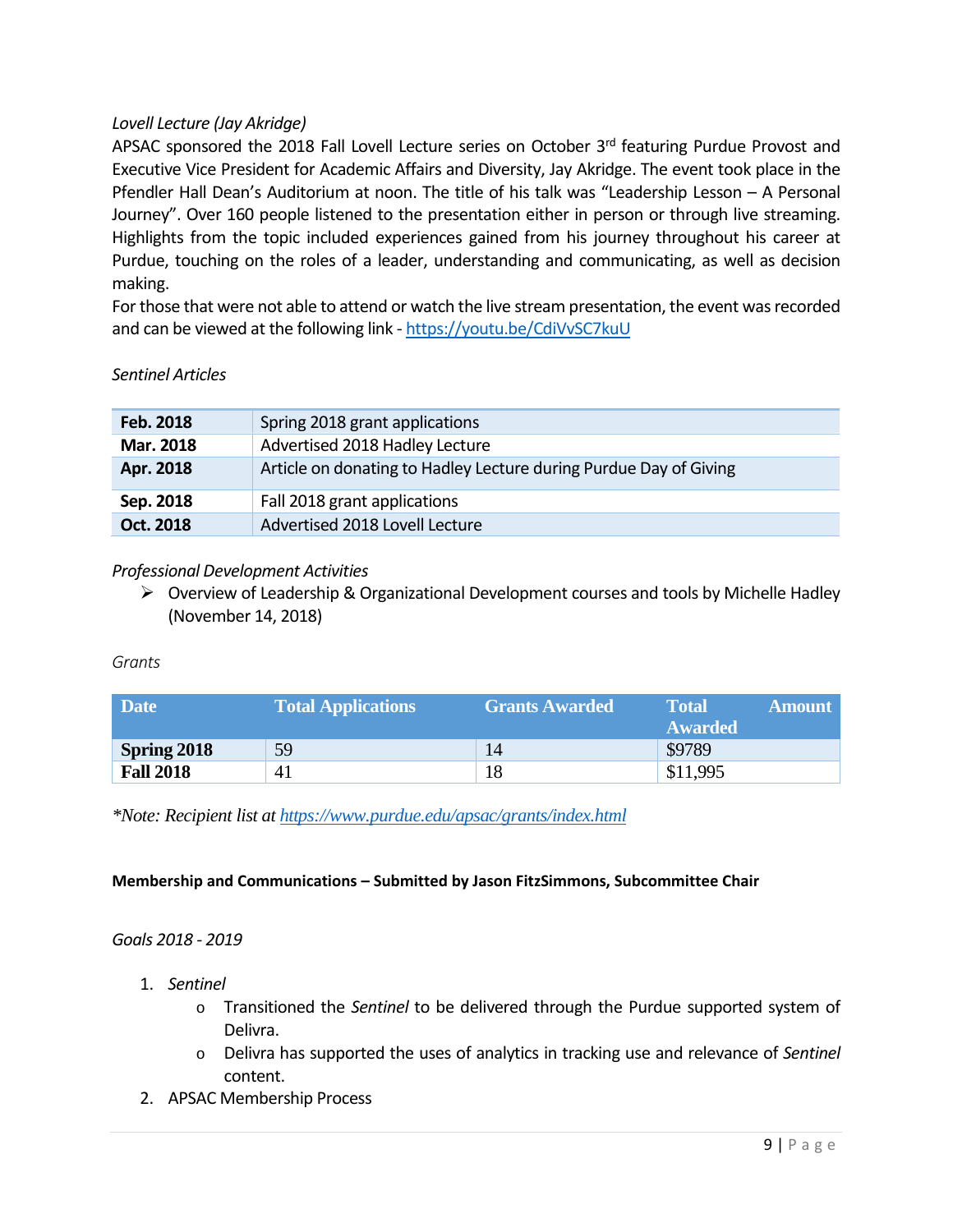- o Using Delivra, we sent emails targeting the Areas of Representation instead of a campus-wide email.
- o Added descriptions of the three sub-committee as well as University committees. Asked applicants to rank their choice for sub-committee participation.
- o Worked on membership spreadsheet to make it more meaningful and useful moving forward. There are no longer 2-year terms and there is basically a ⅓ of membership each year.
- 3. MAC participation
	- o Delegated and engaged all members of MAC in the activities of the sub-committee.
- 4. Community Spirit Award
	- $\circ$  We had a total of 11 nominations for the 2018 Community Spirit Award.
	- o MAC met with CCSAC Professional Development subcommittee to review nomination forms and to determine a winner.
	- $\circ$  Pamela Mow from Botany and Plant Pathology was announced the winner. She volunteers for the Honor Flight and the American Gold Star Mothers organizations.
		- Nomination write up: Pam's work with Honor Flight has given hundreds of veterans an opportunity to visit "their" monument in Washington, DC. The group wraps thousands of Christmas presents each year to raise money to send them, free of charge, on a whirlwind one-day adventure. Each is paired with a helper - sometimes a family member, sometimes a complete stranger who will assist in whatever way necessary to make sure they get the benefit of the full experience. They fly out of the Purdue airport early in the morning, land in DC and transfer to buses, then visit each of the war memorials, giving them a chance to see what their service has meant to their country. When they return to West Lafayette, they are greeted by a cheering crowd (also recruited by the GSMs), a fitting tribute all too often overlooked, particularly for the Viet Nam veterans. For many of them, it is a life-changing experience. All of this would be sufficient for your recognition, but it is far from all that Pam does. Each year she organizes the College of Agriculture's Christmas effort for the Cary Home residents, as well as for others who might not have the same opportunity to celebrate the holidays that most of us take for granted. This means pairing up 100+ individuals with someone who will provide the things they most desire and need. I have seen her office piled floor-to-ceiling with gifts, and I am amazed. For someone who has lost so much, Pam is instantly willing to make life better for as many as possible.
	- o Award was presented by Adedayo Adeniyi, Director of Leadership & Organizational Development, in October 2018 at the APSAC/CCSAC full meeting in Lawson. Pamela brought her family and friends to this award presentation.
	- o Stories of this presentation appeared in Purdue Today and The Sentinel.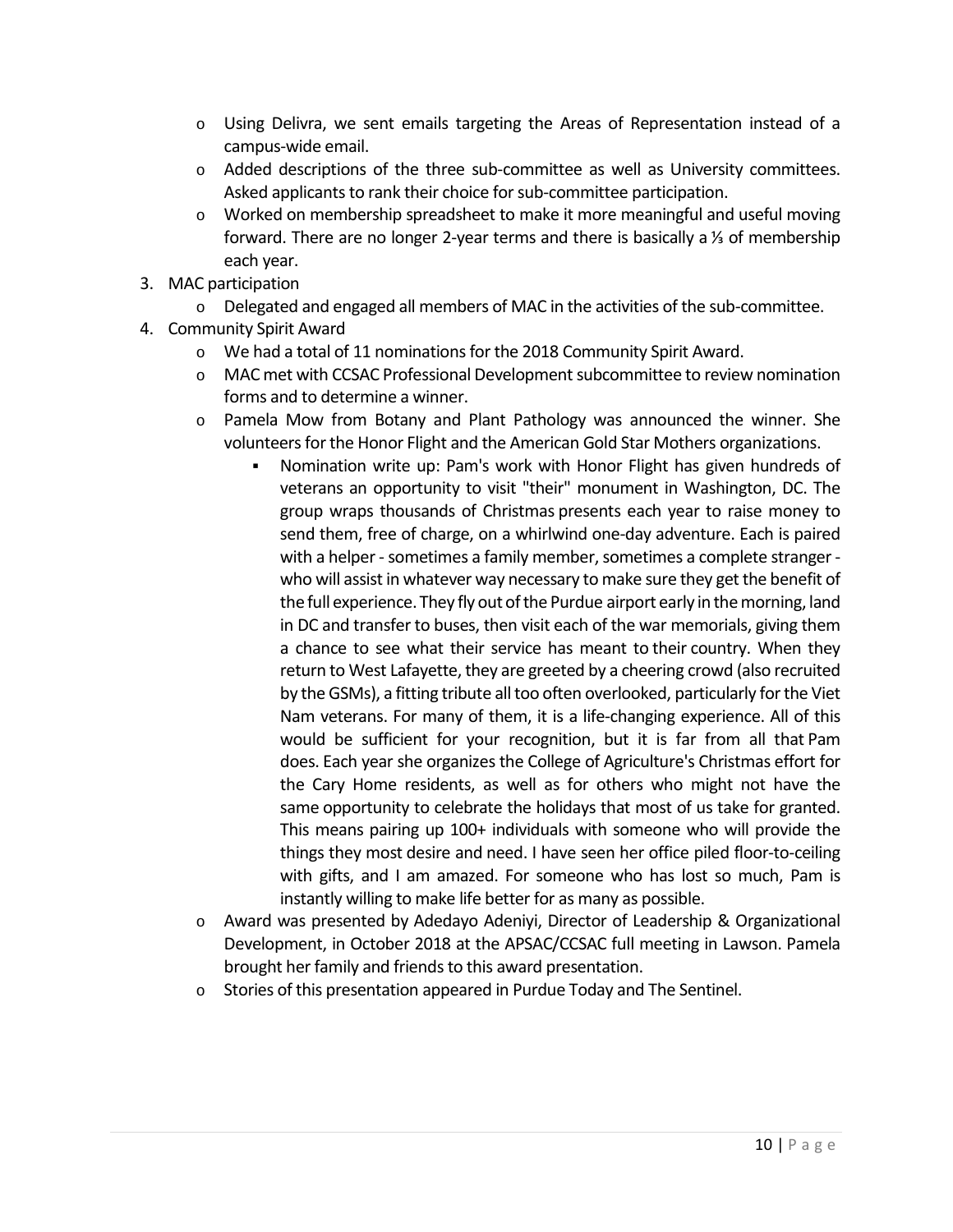# **University Committee Reports**

APSAC members serve on several other committees throughout the University. These members provide their personal perspective, reports to APSAC, and an opportunity for APSAC members to give feedback on topics under consideration.

# **University Senate Faculty and Compensation & Benefits Committee**

The committee has focused on medical insurance this year in the aftermath of last year's proposal to deny medical coverage to spouses of Purdue employees working elsewhere. Since November, the committee has been meeting monthly with Candace Shaffer, director of benefits for Human Resources. Beginning in December, the APSAC Compensation and Benefits Committees and CSSAC Executive Committee have joined these meetings.

Shaffer and Michael Piercefield, of LHD Benefit Advisors, a consultant for the University, have presented the committees a comprehensive look at how HR puts together medical benefits plans. This includes the survey of employees on the current on current benefits, as well as statistics on costs of medical claims to the employees and University, and how these costs compare to the past. Shaffer and Piercefield have recently begun to show the committees potential options for medical insurance plans for next year.

The committees have asked many questions and have provided input on everything Shaffer and Piercefield have presented. In addition, the committee has made several different suggestions for HR to consider when putting together the final medical benefits options. This is all part of an effort to avoid the issues that arose last fall over the medical coverage for spouses.

# **Healthy Boiler Committee**

Period of time this report covers: January 2019 – April 2019

Committee Chair: Steve Abel

Committee Members: Document "Healthy Boiler Initiative Committee Roster-January 2019.pdf" gives a listing of the committee members.

The main objectives for the Committee: Working towards a comprehensive review of services at both the Center for Healthy Living (CHL) and Purdue University Student Health (PUSH). Among other aspects, it examines whether there is potential to integrate and/or share services.

Charges or tasks of the Committee (Action items for the reporting year) University Medical Insurance TPA Review, Review of University Spousal Benefits Coverage, Review of Healthy Boiler Goals, How to get employees healthier Summary of accomplishments:

• Review of Incentives for employees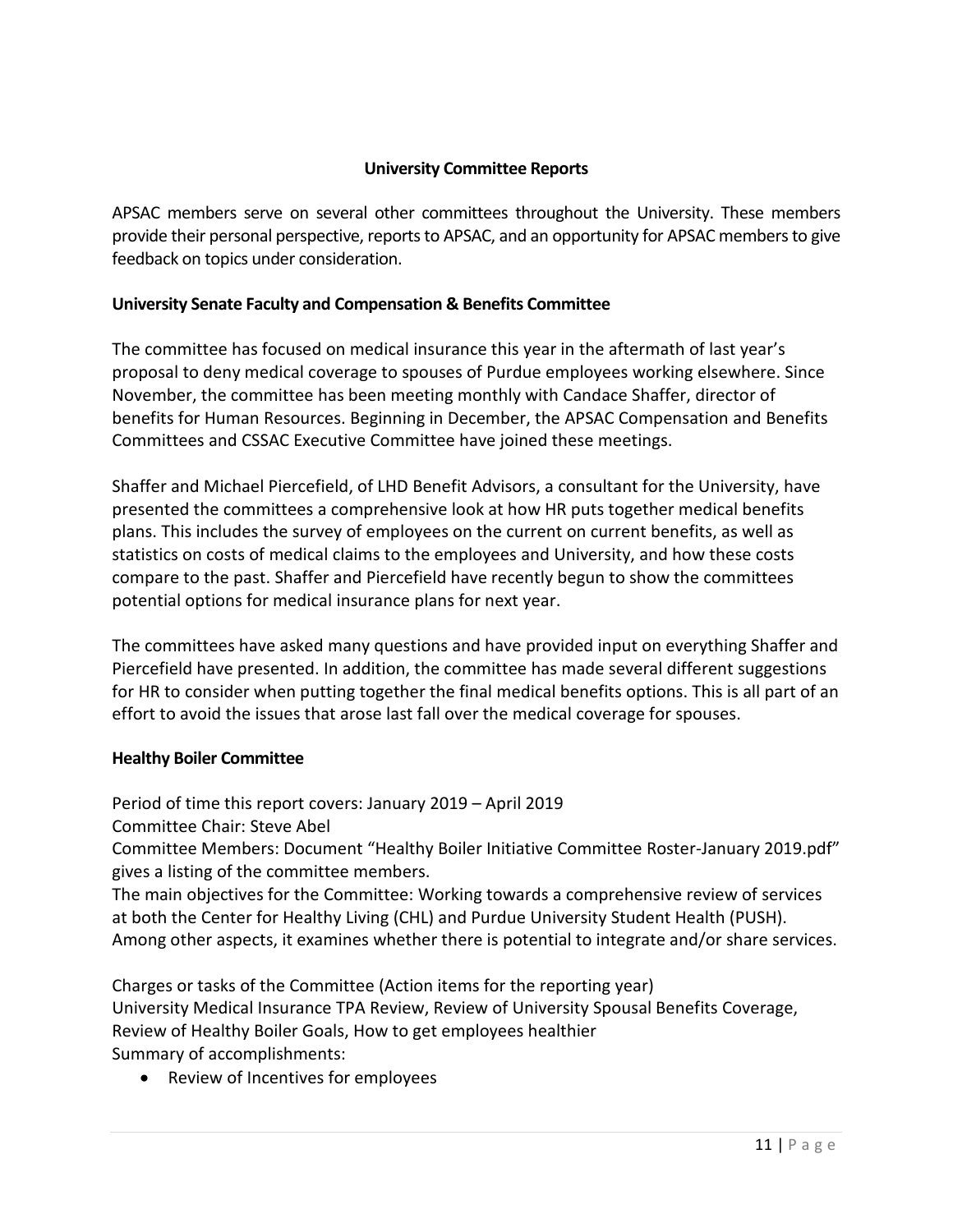- Consideration of advertising that CHL has a concierge service that can help employees make complicated medical coverage decisions.
- Moved to HSABank for HSA Administration cost savings
- Consolidated outside consultants

List of activities in progress including upcoming events/discussions:

- Medical Benefits TPA RFP Review
- Active review of HB Portal.
- Looking at a prescription program that allows staff to be more involved in their medication management
	- o Rx Savings Solutions

# Recommendations to the Chair:

It is recommendation that APSAC continue to have a presence in Healthy Boiler. It would be advisable that the current Comp and Benefits Chair and Vice Chair take this charge to be representative for APSAC. This would ease information flow and the Chair or Vice Chair can report to the executive team on the findings from these meetings.

# **College of Engineering Dean's Staff Advisory Council**

The College of Engineering (CoE) Dean's Staff Advisory Council changed its name to the **Dean's Staff Affairs Committee (DSAC).** CoE DSAC is now an action-orientated committee with the goals of (a) developing more awards for staff, (b) developing career pathways for staff, and (c) developing professional development opportunities for staff. During the 2018-19 academic year, CoE DSAC developed two new programs: (1) Staff Support Series and (2) Professional Renewal Grant (PRG). The Staff Support Series will focus on providing professional development opportunities for CoE service and support staff with sessions beginning in 2019. The Professional Renewal Grant recognizes, encourages, and awards resources (financial and time off) to CoE individuals who wish to pursue professional development activities that will contribute to achieving career goals. The first PRG awards will be made in spring 2019.

# **IT Strategic Governance Committee**

This committee did not meet during this reporting period.

# **Spring Fling Coordinating Committee**

APSAC Staff Responsibilities:

- \*Assist with general committee duties/meetings
- \*Gather and assemble prize bags for bingo
- \*Staff bingo throughout Spring Fling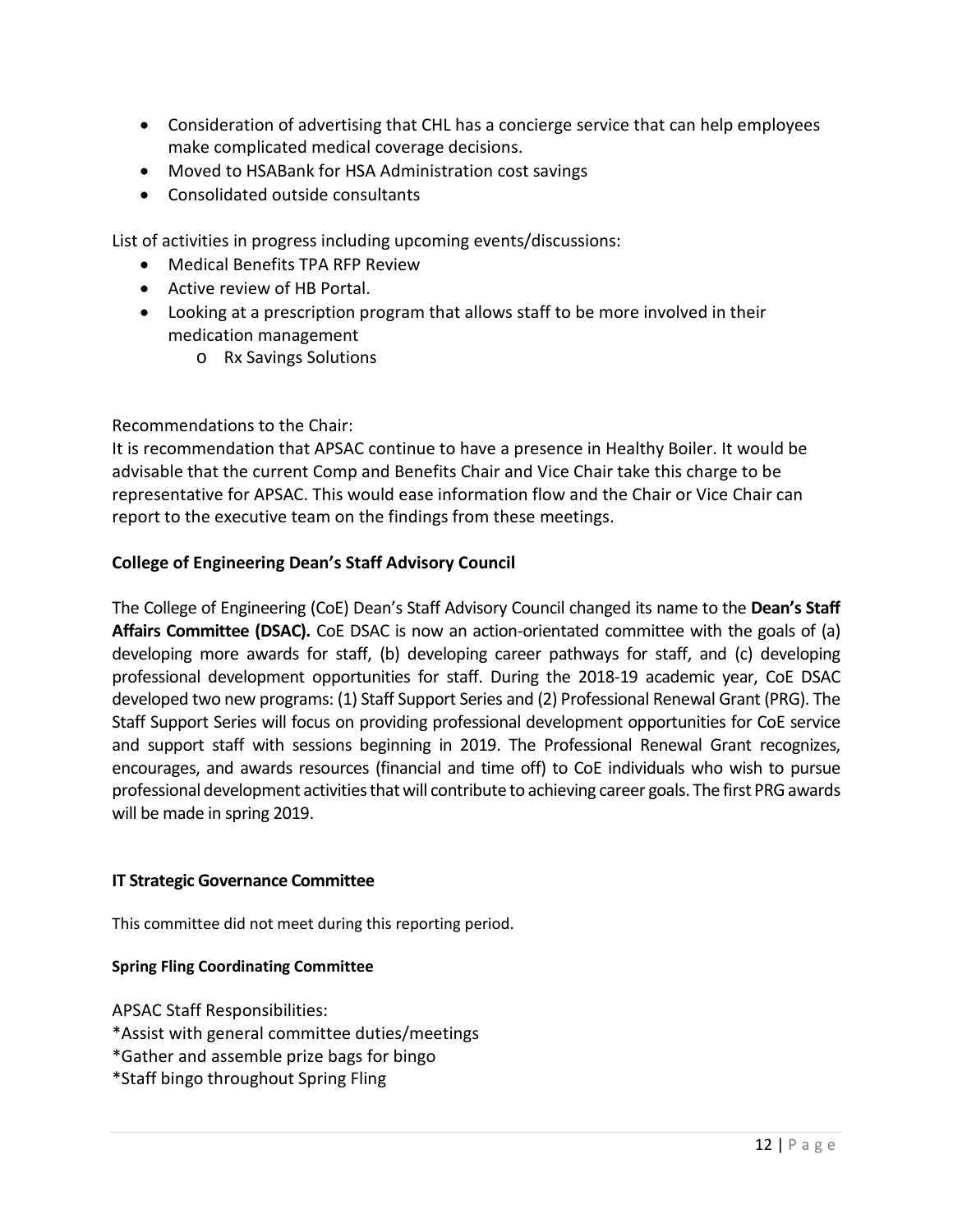Details:

\*Malissa Ayala circulated a doodle poll for APSAC volunteers, specifically for new members to assist during the event.

\*Requests were made for prize donations throughout APSAC as well as a request for donated prize bags from Follett's was made.

\*Over 100 prizes were given with a "Grand Prize" awarded at the end of the day. The grand prize was donated and included parking passes and entrance for four to the Indianapolis Zoo. \*Lenny Seidel was the bingo caller

Suggestions for Future:

\*No longer offer a grand prize at the end.

\*Limit staff to one prize to allow for others to participate. The event was full with over 200 players at all times and there was often a wait for seats.

# **University Senate**

APSAC has two (non-voting) advisors to the University Senate. These two advisors, Brittany Vale and Danny Vukobratovich. These advisors serve as a conduit for communication between APSAC and the University Senate—providing reports of senate activity and discussions to APSAC and providing information to the full senate when appropriate. In addition, the primary mechanism for interaction between APSAC and the senate is through the APSAC Chair and the APSAC Vice Chair. The Vice Chair normally attends full meetings of the senate, and the Chair normally attends the private meetings of the Senate Advisory Committee.

During the AY 2018-2019 the following were highlights for these meetings: *September:*

- Natalie Carroll acting chair
- Discussion regarding adding more summer courses
	- o This is to help improve graduation time
- Freshman enrollment for this year was 8,357
- Reviewed data on GPA in correlation with PU Athletes
- Special Committee was formed Purdue Global. Main task of this committee is to look at future conflicts and review implementation of Purdue Global

*October:*

- 547 Purdue employees enrolled in either Purdue University or Purdue Global courses

- Discussion on having classes over winter break

*November:*

- Recap of Benefit Changes Town Hall
	- o 300-350 Purdue employees attended
- $150<sup>th</sup>$  campaign callouts
- Discussion on finding alternatives to LMS (replacing Blackboard)

*January:*

- Reviewed COACHE survey
- Implementation of Senate Newsletter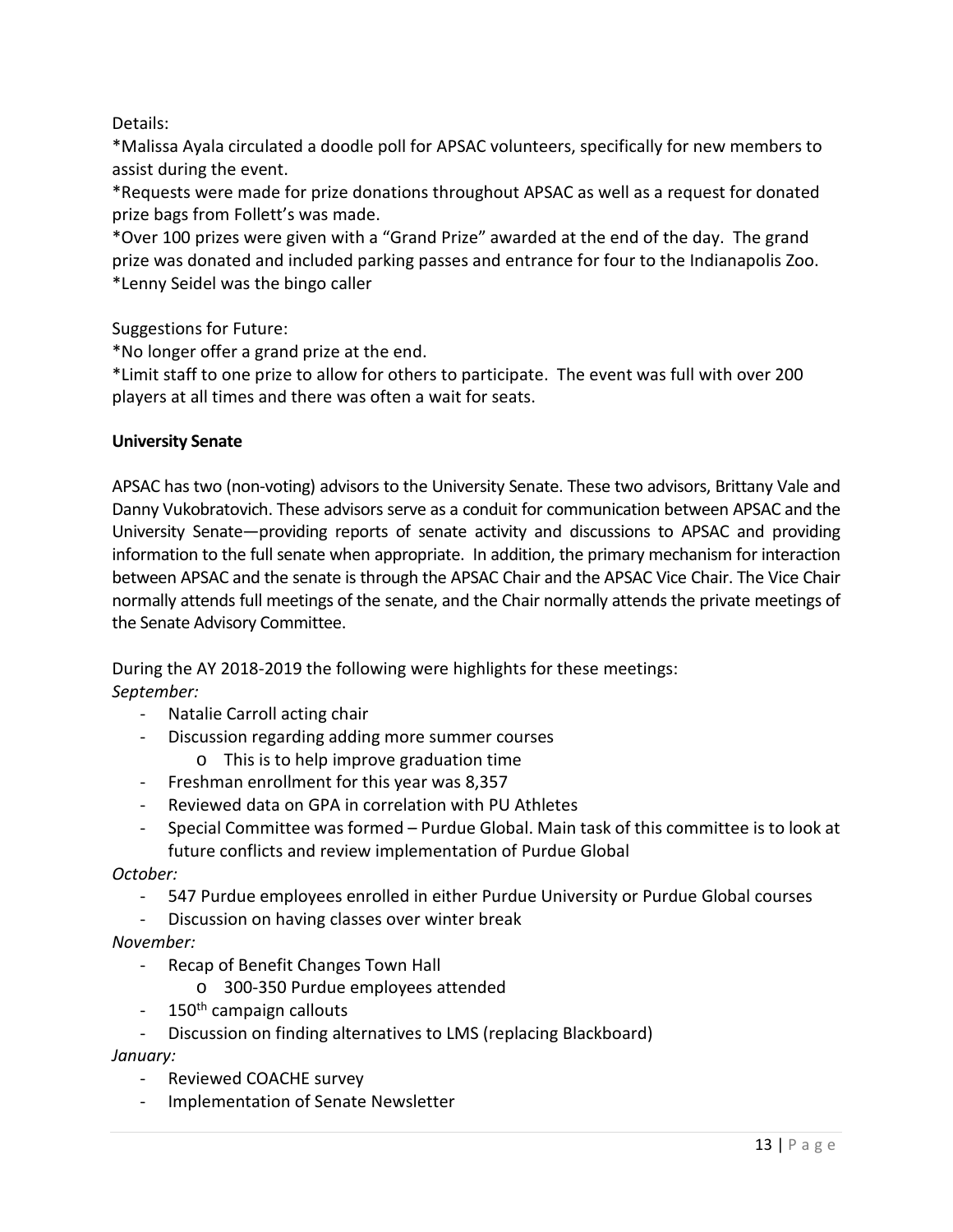- Discussion of student civics learning
	- o Proposal presented by Mitch Daniels
		- 'Require passage of a civics test based on the naturalization test to earn a degrees from Purdue University'

# *February:*

- Purdue is on year 8 with no tuition increases

*March:*

- Civics Proposal Town Hall held on March 1<sup>st</sup>
- Review of campus capital projects:
	- o Armory
	- o PMU
	- o Ag & Biological Engineering
	- o VTH
	- o Engineering & Polytech Gateway

*April:*

- Discussion of Elsevier contract
- AAUP Survey completed
- Winter Recess approved for 2019
	- $\circ$  Dec. 23<sup>rd</sup> Jan. 1<sup>st</sup>

# **Business Process Improvement Task Force**

APSAC had one advisor to the Business Process Re-Engineering Advisory Committee: Michelle Hadley. The committee served as advisors to the BPR task force in terms of how change in the areas of asset management, general ledger transformation, job family structure, and the HCM roll-out would impact the university, employees, ect... Additionally providing ideas, insight, questions and advice throughout the process implementations, including communication, training, impact, and on-going issues. The committee met 6 times throughout 2018 – Jan, Mar, Apr, May, Oct, and Nov.

\* Below is a timing overview of the total BPR project roll-out:

- Asset Management was rolled out in July 2017, with follow up hypercare and maintenance throughout 2018
- General Ledger Transformation was roll-out and went live July 1, 2018
- Job Family Structure was rolled out in November 2018, with the compensation component to follow into 2019 with the regular merit raise cycle
	- o APSAC was involved in helping the BPR task force communicate and gather feedback throughout multiple town halls across campus regarding JFS
- The HCM project / Success Factors roll-out went live Jan. 1, 2019

With the major project roll-outs complete, the Business Process Re-engineering Advisory Committee has dissolved as of Jan. 1 2019.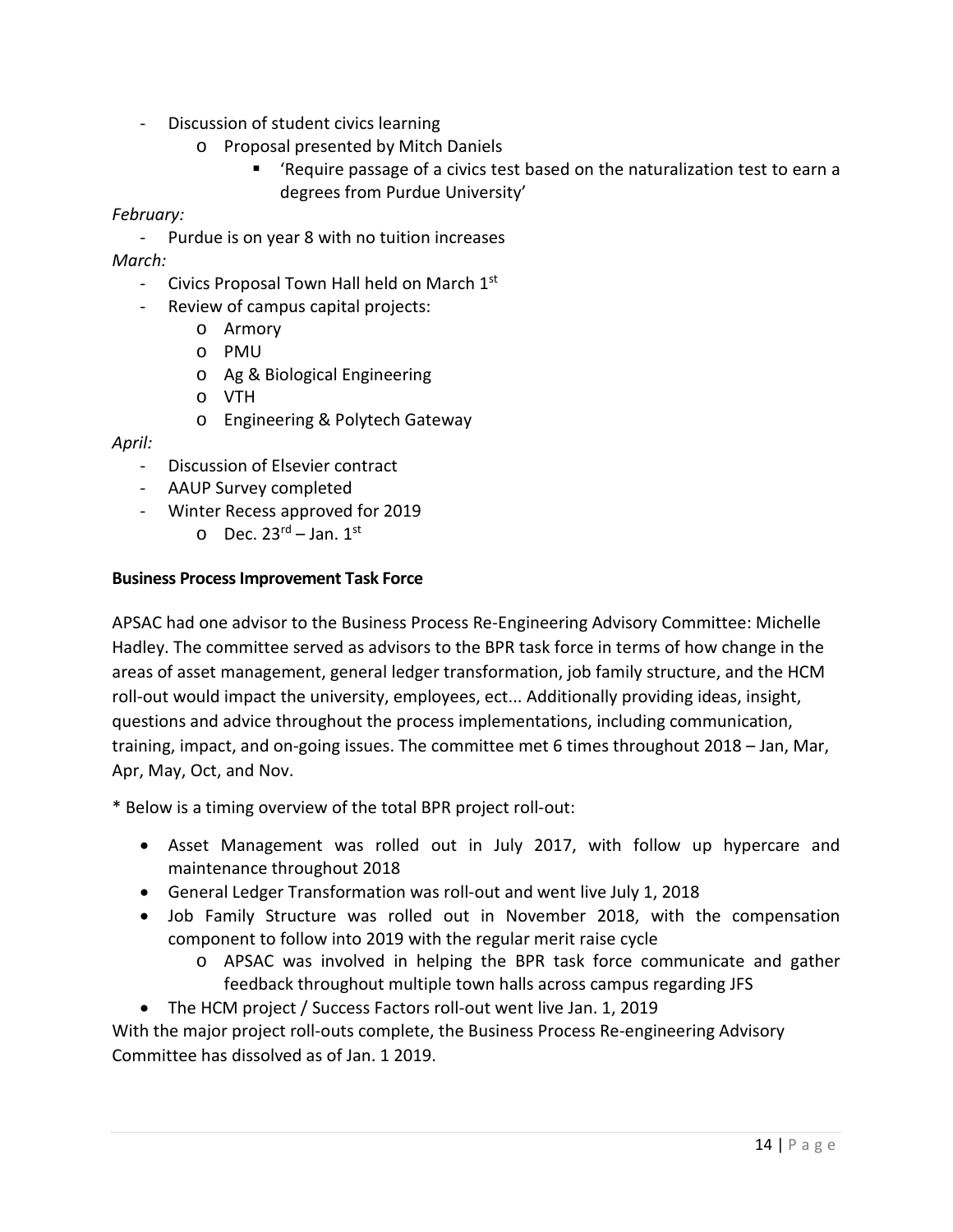# **IT Operational Oversight Committee**

This committee did not meet during this reporting period.

# **Staff Memorial Committee**

Planning for the Staff Memorial service began in January 2019. Three CSSAC members and two APSAC members comprised the committee. Carrie Hanson obtained special funding for the event from HR. The event took place at the Black Cultural Center formal lounge on May 13, 2019. Thirteen Purdue staff members who passed in the 2018 calendar year were honored. The event was published in the Sentinel and Purdue Today – it was well attended.

#### **University Sustainability Committee**

Status on the strategic plan for sustainability at Purdue:

The plan finally has buy-in from all Physical Facilities stakeholders and it is currently being reviewed by senior leadership. From what I hear it is on the front burner and we hope to get feedback in the next month or so.

Status on ASSHE Stars Certification:

We have just completed our planning for FY20 and plan on including renewing our AASHE Stars certification as a priority project for FY21. Not sure if you've gone through one of these efforts but it is a herculean effort and can easily take a year to complete.

Status of sustainability into the master planning process:

Sustainability is identified as a core value in the campus master plan. As we begin to more formally evaluate the specific projects identified, specific sustainability goals/metrics will be incorporated based on the unique opportunities to add value to that particular scope.

# Status of LEED certification on campus:

Yes, we will be involved in the 10-year ROI analysis. This item is included in the Sustainability Strategic Plan and it will fall to our group to ensure that design teams are evaluating renovation and new construction projects on this basis.

Timeframe of CFO report on physical and financial aspects of sustainability plan: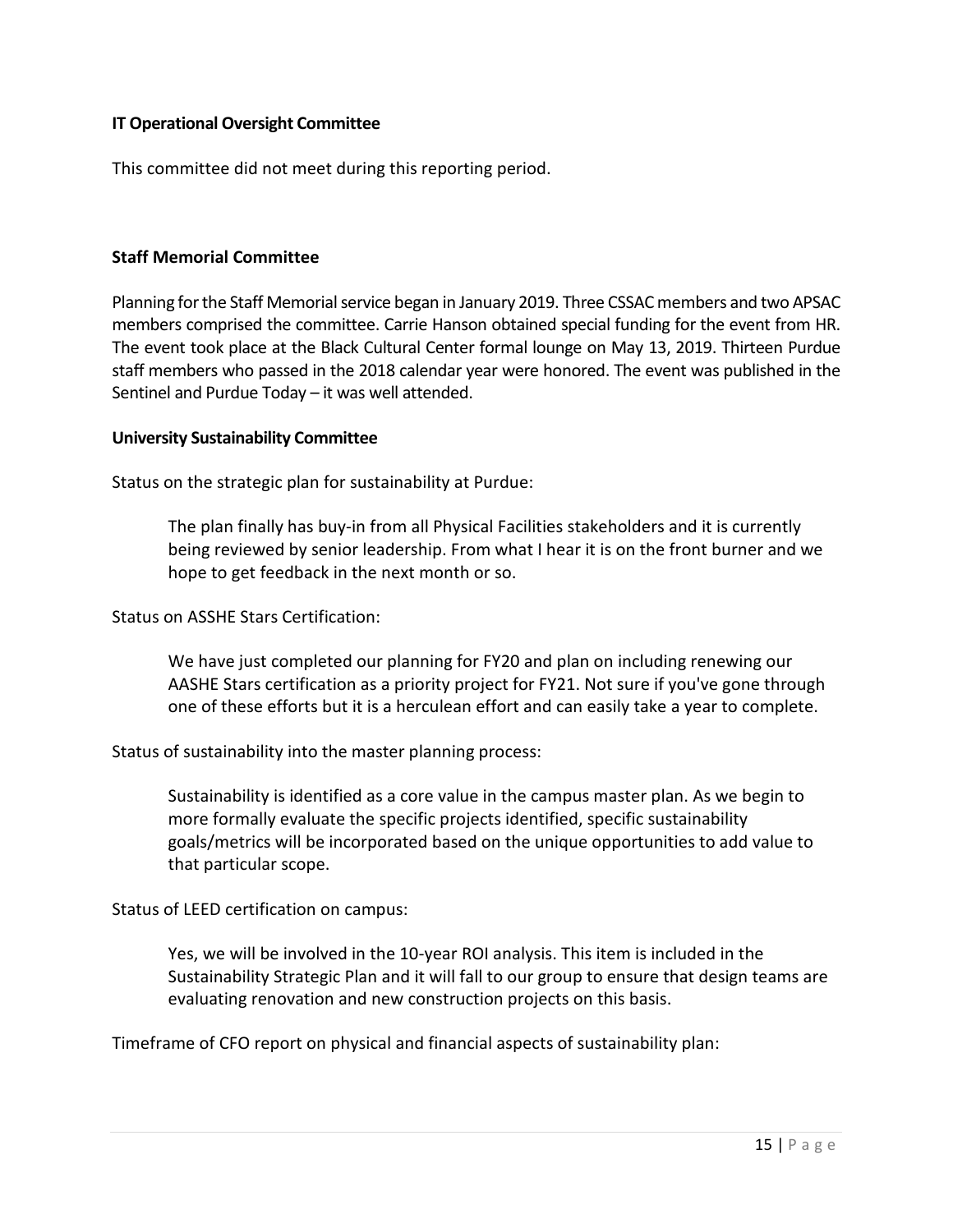The reporting framework outlined in the SSP is based on the fiscal year (July-June), with a target publish date of Jan. Based on what we hope will be an approval in this FY, the formal reporting will begin for FY20, published in Jan '21. Since the SSP is intentionally metric based and those metrics are based on an evaluation of current performance, for FY19 we will be able to present some data to the CFO that will satisfy the requirement of the resolution.

Other Notes:

- Continue to meet with Provost to discuss academic-related reporting elements of resolution
- $\bullet$  URPC hosting meeting on April 10<sup>th</sup> to review Master Plan
- This committee is currently looking for a new chair

# **RecWell Advisory Board**

The Recwell Advisory Board met in September and November. Howard Taylor the Director of the Co Rec also provided feedback to APSAC C&B for our recommendations to HR. Mitch Nettesheim the Senior Associate Director of Operations at the Co Rec also joined us during one of the APSAC Compensation & Benefits meetings to present the Co Recs views as we discussed these recommendations with Candace Shaffer from HR.

- II. Program Spotlights
	- A. Fitness Operations & Services
	- B. Climbing and Challenge
- III. Issues

# 1. Project Progress

- a. Feature Gym Shades (launched)
- b. Gold Field & Building Irrigation (launched)
- c. NW Recreation Fields Landscaping/Trees/Well
- d. HVAC & Ceiling Paint
- e. Gold and Black Storage
- f. Colby East Fitness Flooring
- g. Outdoor Basketball Court
- h. AQUA Dectron AHU Study
- i. Challenge Archery build
- j. AQUA Flooring
- k. Wellness Office Door
- k. MAC Conversion
- l. Women's Locker Room Improvements
- m. INSS Roof and Shell
- n. TREC Locker Room Conversion
- 2. Projects Awaiting Action/Approval
	- a. Numerous roof repairs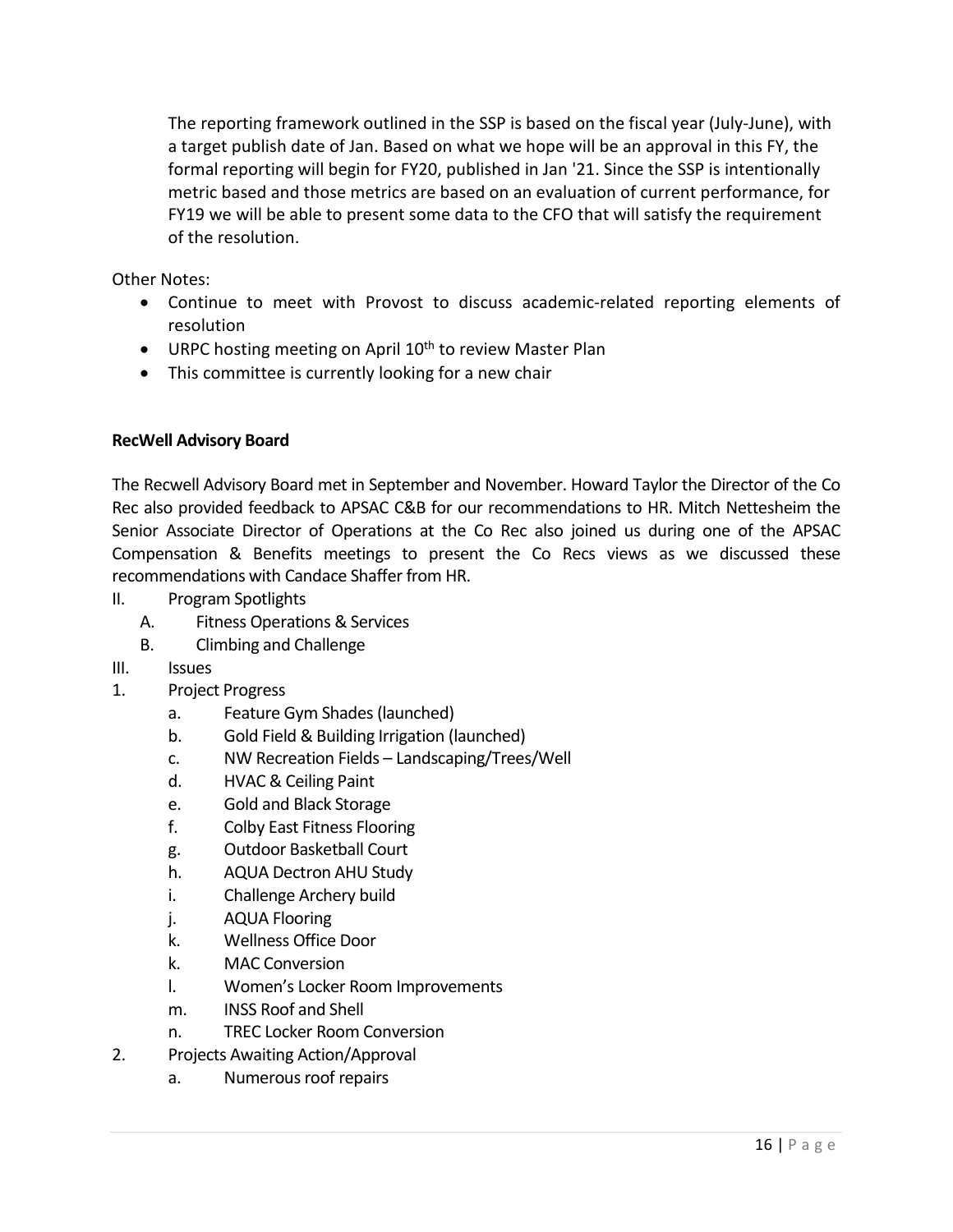- IV. Other Issues & Concerns
- V. Program Update
- VI. Budget Updates

# **Parking and Traffic Committee**

In Fall 2018 we met monthly on the first Thursday of each month from September – December.

In Spring 2019 we meet the last Tuesday of each month from January – May.

Reports are presented each month from:

- CityBus showing ridership and routes. Route changes will be made in Fall 2019.
- Chief John Cox police report of parking issues and public awareness of biking, walking and scooter uses
- Alternate Transportation Aaron Madrid including Bird Scooters and the Purdue Jelly scooter research
- Garages with Andy Pruitt including the new License Plate Recognition (LPR) system
- Manager's report with Ben Dispennett with general campus traffic flows, parking areas, communication regarding upcoming events, traffic patterns and road changes to campus
- Construction updates from Kristi Brown with current and upcoming campus construction projects.

# **Alternative Transportation (previously Bicycle) Advisory Committee**

Purpose and goals:

Related to masterplan - There will be more planning around alternative transportation related to the master plan.

Hopefully will be a good meeting to share and provide input.

# Regular meetings:

Monthly or quarterly - Monthly with cancellation Beginning of semester scheduling

# Alternative Transportation Update

Bikes - Pace (formerly zagster) is back - Cheaper than it used to be - 5.99/month with any .edu emails. Dock less now. Hybrid system - Location of stations encourages people to return near them. Can park in any bike rack.

Scooters - Regulations, where they can park, how they can be ridden. Purdue not doing anything specifically on any contracts because of West Lafayette regulations. Lots of talks with West Lafayette.